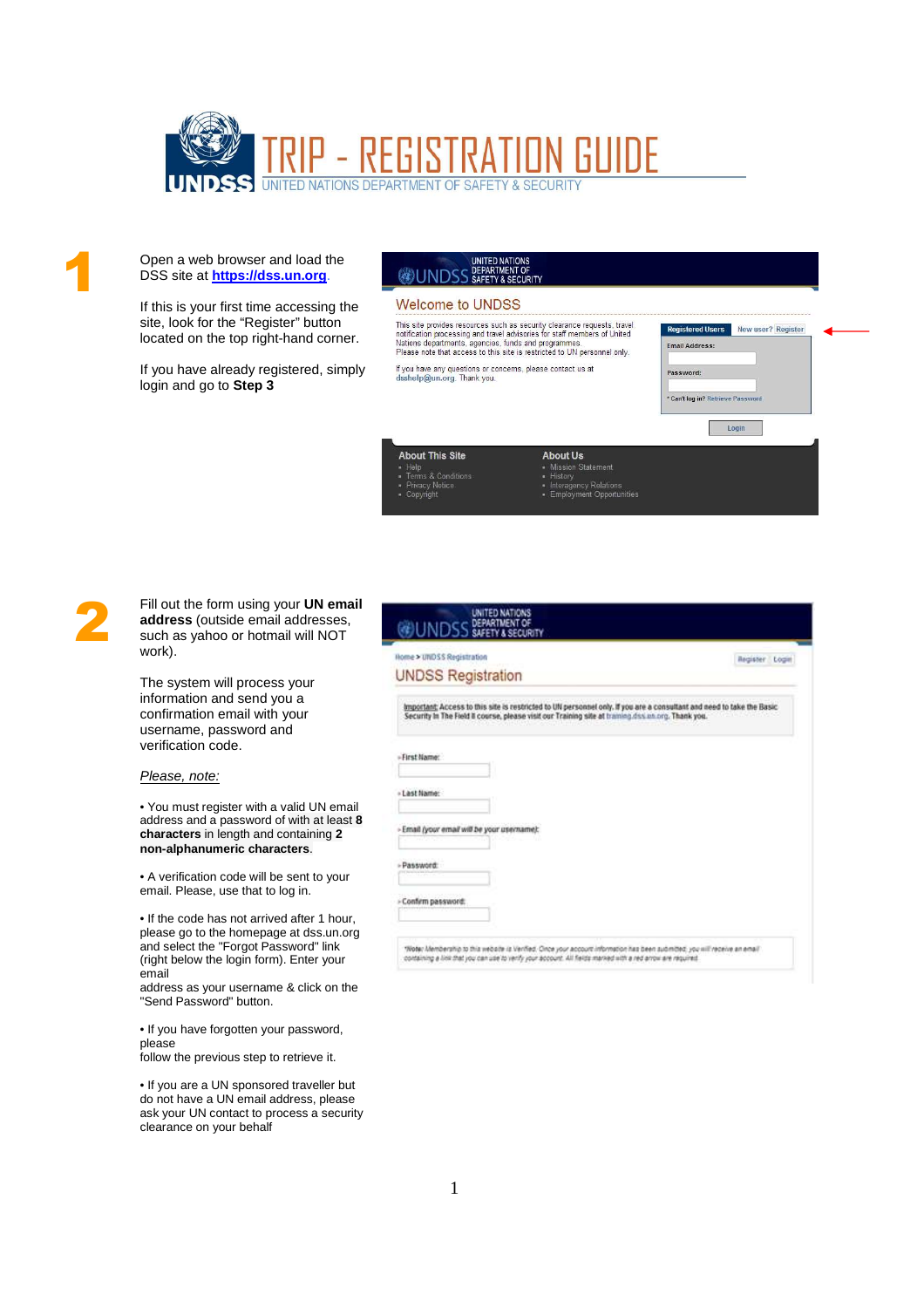

3 Return to **https://dss.un.org** and Login.

> Enter your email address as your **username** and type in your password.

> The site will then ask for the verification code from the email. Once you enter it, your registration will be complete, and you will be able to log into the portal.

> After you log in the DSS site, select **TRIP** (indicated by the red arrow)





Click on the "My Profile" and begin filling out your profile.